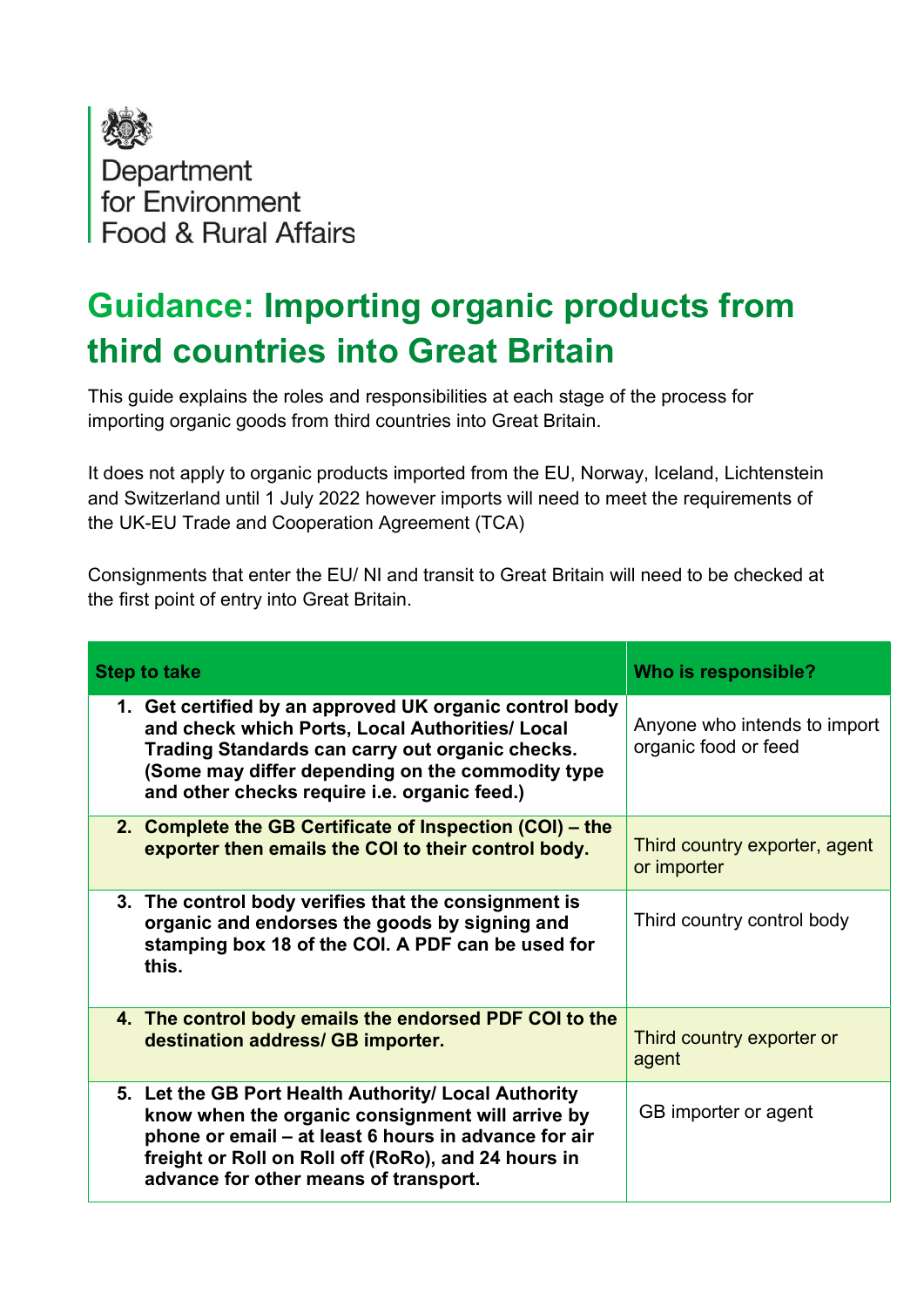| 6. Send the COI, and shipping documents to the PHA<br>via email.                                                                                                                                                                                                                                                                                                                                                                                                            | <b>GB</b> importer or agent                                |
|-----------------------------------------------------------------------------------------------------------------------------------------------------------------------------------------------------------------------------------------------------------------------------------------------------------------------------------------------------------------------------------------------------------------------------------------------------------------------------|------------------------------------------------------------|
| 7. If the consignment is to be split, the importer<br>mentioned in box 11 of the COI must submit an<br>extract of the COI to the relevant PHA/LA.                                                                                                                                                                                                                                                                                                                           | <b>GB</b> importer                                         |
| 8. Check the documents and carry out any necessary<br>physical checks or testing. If the consignment<br>passes, endorse by signing and stamping box 20 of<br>the COI, or box 13 of the extract COI, and clear the<br>goods for onward movement. The signature and<br>stamp may be electronic.<br>If the consignment does not pass, the goods must be<br>either:<br>a) re-labelled, removing all reference to organics<br>b) re-exported as non-organic, OR<br>c) destroyed. | <b>GB Port Health Authority/</b><br><b>Local Authority</b> |
| 9. If the goods are cleared, indicate the number of the<br>COI in the customs declaration for free circulation.                                                                                                                                                                                                                                                                                                                                                             | GB importer or agent                                       |
| 10. Collect the goods, sign box 21 of the COI (or box 14<br>of the extract COI) and ensure the importer receives<br>the endorsed COI. The consignee of a batch must<br>keep the extracts of the COI for at least 2 years.                                                                                                                                                                                                                                                   | <b>GB</b> first consignee                                  |
| 11. Keep the endorsed COI and copies of the endorsed<br>extracts of the COI on file for at least 3 years                                                                                                                                                                                                                                                                                                                                                                    | <b>GB</b> importer                                         |
| 12. Check COIs during routine inspections of importers                                                                                                                                                                                                                                                                                                                                                                                                                      | <b>GB</b> organic control body                             |

## Adhering to the regulations:

- If you are the importer, ensure that all organic imports from third countries meet the requirements laid out in retained Commission Regulation (EC) No 1235/2008.
- If you are the control body, ensure that the importers and exporters are licensed and that the products are covered under the retained Commission Regulation (EC) No 1235/2008.

## Definitions:

'importer': means the natural or legal person who presents a consignment for release for free circulation into Great Britain, either in person, or through a representative;